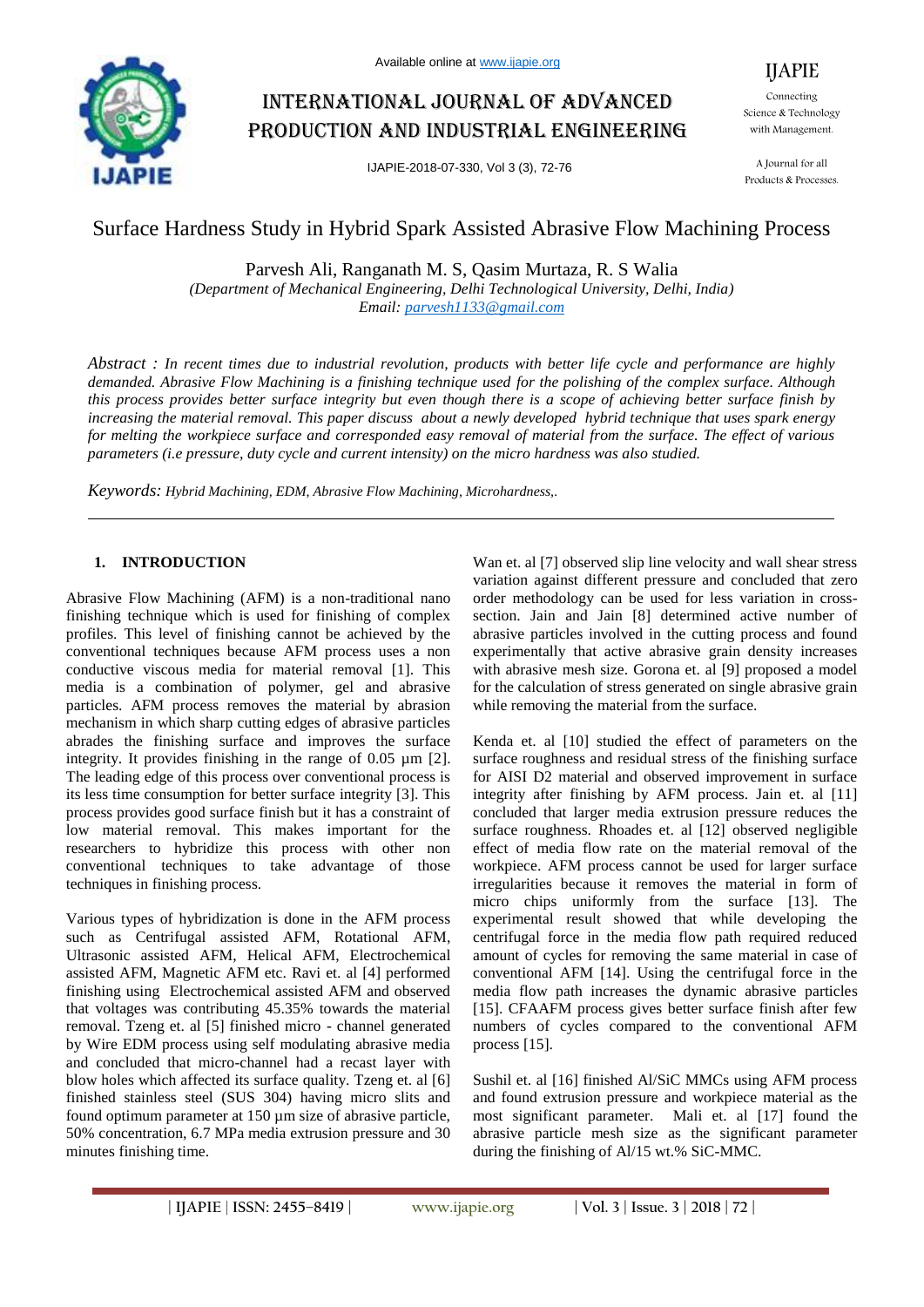#### *Parvesh Ali et al., International Journal of Advanced Production and Industrial Engineering*

Marzban et. al [18] developed Abrasive Flow Rotary machining and concluded that applying spin motion along with the workpiece rotation gave better material removal rate. Mohammadian et. al [19] finished SLM- built IN 625 components using Chemical Abrasive Flow Machining and stated that this process can reduce the surface roughness up to 45%. Venkatesh et. al [20] finished bevel gear using Ultrasonic assisted AFM and found that abrasive particles in UAAFM can easily remove the surface material compared to the conventional AFM process. Uhlmann et. al [21] proposed a model and found that media flow velocity and shear rate increases the cutting but this decreased the abrasive holding capacity in the media. Abrasive Flow Machining provides nano level finishing but it has a constraint of low material removal. So many researchers hybridized this process with other process to increase the material removal. This paper discusses about a new hybrid AFM technique which increases the material removal and provides good level of surface integrity.

# **2. EXPERIMENTAL SET UP**

The developed Hybrid AFM technique uses the spark energy for melting the finishing surface material which made the material soft and abrasive particle easily took away the soften material and increased the material removal. The experimental set up includes the pulsed dc power supply for producing the spark, gears, 3-phase induction motor for electrode rotation, fixture for holding the workpiece and guiding the media from one media cylinder to the other.

The figure of developed experimental set up is as shown in figure 1.

The figure of developed experimental set up is as shown in Figure1(a),  $1(b)$ ,  $1(c)$ .



Fig 1 (a) Experimental set up of developed Hybrid AFM process



Figure 1 (b) Arrangement of gears and 3- phase induction motor



Figure 1(c) Fixture

Fixture includes terminals for the pulsed power supply. It's one pole is connected to the positive supply and other is connected to the negative supply. There should be some disturbance between both the poles with a non conductive environment between them. This non conductive environment is maintained by the media. Electrode should be very near to the workpiece surface for the spark generation. Whenever the electrical supply is given to both the poles electrons will start emitting from the electrode and it ionizes the media molecules. Due to collision more number of ions is being generated and can be seen as a spark. The electrode is rotated for the uniformity of surface through gear arrangement.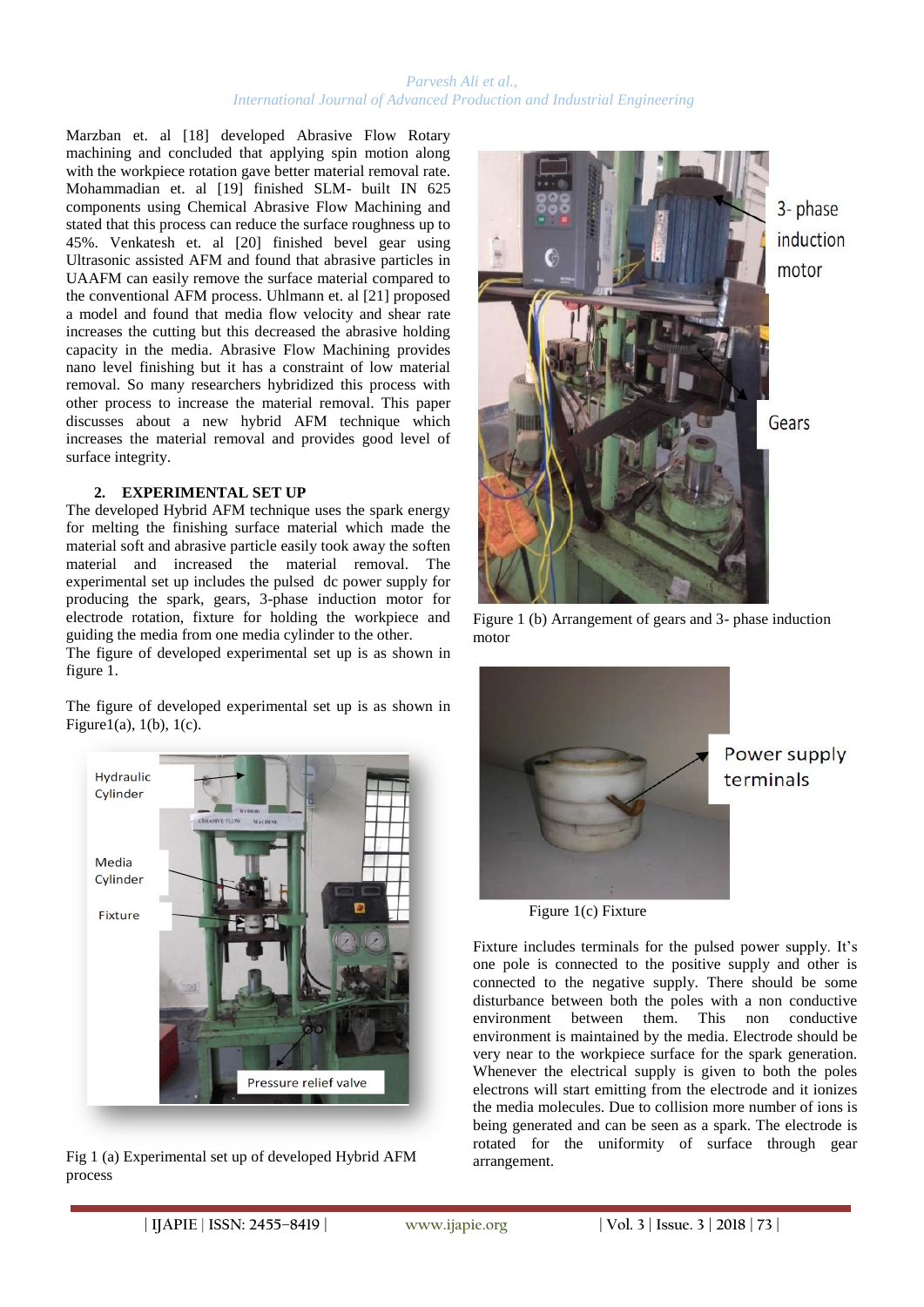# **2.1 Workpiece**

The workpiece material was taken as brass as shown in Figure 2. The geometry of the hollow workpiece is shown in Figure 3.



Fig 2. Brass work pieces



Fig 3. Geometry of the workpiece

# **2.2 Micro-hardness**

Micro hardness testing was performed to determine the resistance of the material against plastic deformation by the penetration of another harder material. Micro hardness tester (FISCHERSCOPE HM2000 S) as shown in fig 4, was used for the measurement of micro- hardness of the surface. This paper discusses the effect of variable parameters such as current , Duty cycle, extrusion pressure on the micro hardness of the work piece.



## **3. RESULTS AND DISCUSSION**

**Effect of extrusion pressure on the micro hardness of the workpiece**

The experiments were performed at different values of extrusion pressure i.e 10 MPa, 15 MPa, 20MPa & 25 MPa. The experimental results showed that as the pressure increased micro hardness also increased. On increasing the pressure abrasive particles impact the surface with a larger force and removed more material from the surface which improved the surface quality. These causes increase in the micro hardness of the surface. Graph also shows that after a particular value of extrusion pressure micro hardness decreases. The reason for this may be that on further increasing the pressure, degrades the surface quality which reduces the micro-hardness of the surface.

![](_page_2_Figure_13.jpeg)

Fig. 5 Graph of Pressure Vs Micro hardness

|                 |    | HM           | EIT/                                     | HV     |
|-----------------|----|--------------|------------------------------------------|--------|
|                 |    |              | $(1 - vs^2)$                             |        |
| Mean value      |    |              | x.: 1744.88 N/mm <sup>2</sup> 109.10 GPa | 207.13 |
| Confid.interval | q: |              | ------ N/mm <sup>2</sup> ------ GPa      |        |
| Standard. Dev.  |    |              | s : ------ N/mm <sup>2</sup> ------ GPa  | ------ |
| No of Readings  | n: | $\mathbf{1}$ | $\frac{1}{2}$                            |        |
| Min. Reading    |    |              | : 1744.9 N/mm <sup>2</sup> 109.1 GPa     | 207.1  |
| Max. Reading    | ÷. |              | 1744.9 N/mm <sup>2</sup> 109.1 GPa       | 207.1  |
| Range           |    |              | R : ------ N/mm <sup>2</sup> ------ GPa  |        |
| Range/%         |    | $R/\$ : 0.00 | 0.00                                     | 0.00   |

![](_page_2_Figure_16.jpeg)

![](_page_2_Figure_17.jpeg)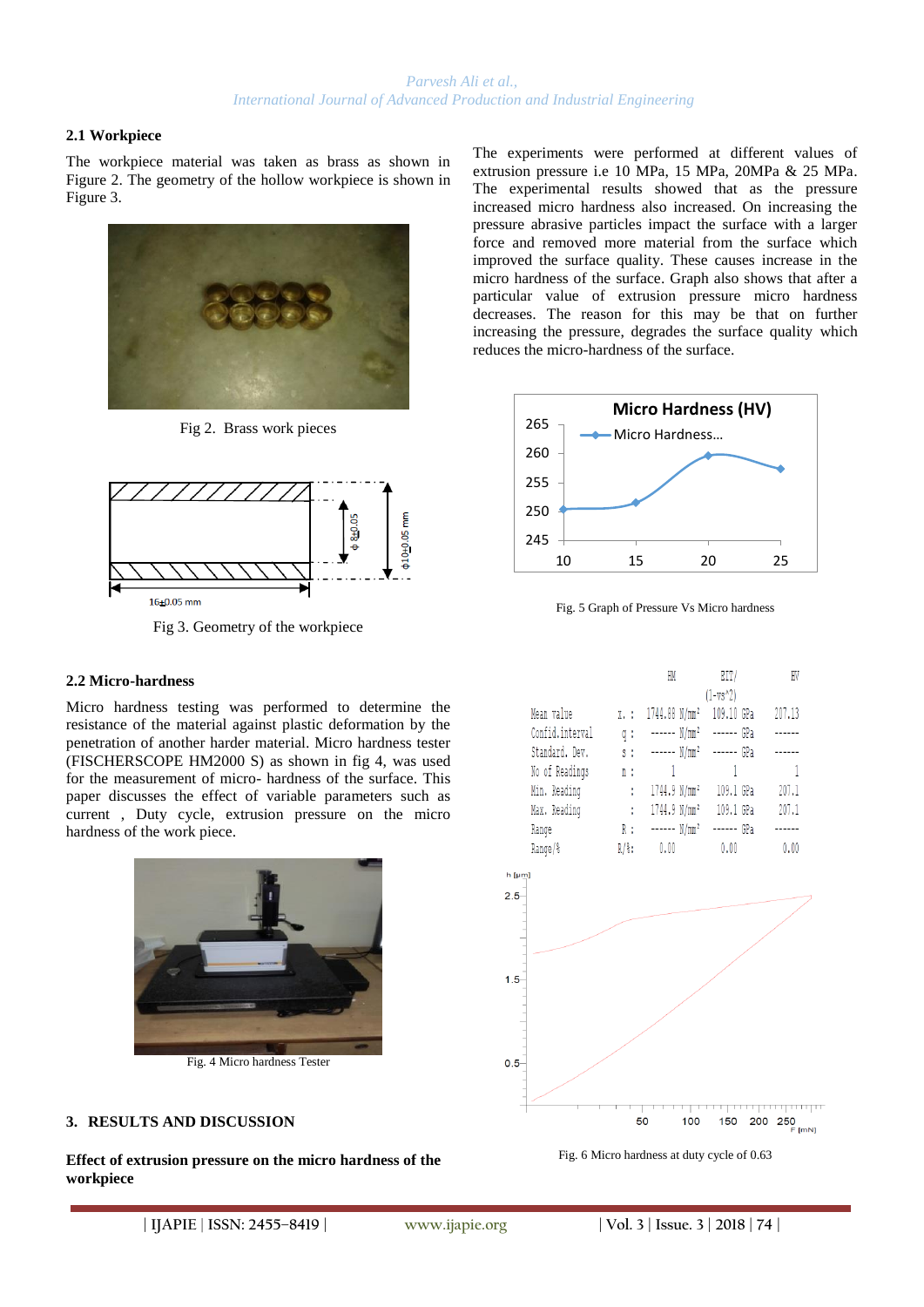## *Parvesh Ali et al., International Journal of Advanced Production and Industrial Engineering*

|                 |                   | HM                                  | EIT/                                | HV     |
|-----------------|-------------------|-------------------------------------|-------------------------------------|--------|
|                 |                   |                                     | $(1 - vs^2)$                        |        |
| Mean value      | $X - 1$           | 1942.87 N/mm <sup>2</sup>           | 97.30 GPa                           | 238.94 |
| Confid.interval | q:                |                                     | ------ N/mm <sup>2</sup> ------ GPa |        |
| Standard. Dev.  | $S$ :             | ------ N/mm <sup>2</sup> ------ GPa |                                     |        |
| No of Readings  | n :               |                                     | $\mathbf{1}$                        | - 1    |
| Min. Reading    |                   | 1942.9 N/mm <sup>2</sup>            | 97.3 GPa                            | 238.9  |
| Max. Reading    | t                 | 1942.9 N/mm <sup>2</sup>            | 97.3 GPa                            | 238.9  |
| Range           | R :               | ------ N/mm <sup>2</sup>            | ------ GPa                          |        |
| Range/%         | $R/\frac{3}{3}$ : | 0.00                                | 0.00                                | 0.00   |

![](_page_3_Figure_2.jpeg)

Fig. 7 Micro hardness at duty cycle of 0.68

|                 |                   | HM                                  | EIT/       | HV     |
|-----------------|-------------------|-------------------------------------|------------|--------|
|                 |                   |                                     | (1-vs^2)   |        |
| Mean value      | X. :              | 1974.27 N/mm <sup>2</sup>           | 102.25 GPa | 239.40 |
| Confid.interval | q:                | ------ N/mm <sup>2</sup>            | ------ GPa |        |
| Standard. Dev.  | $S$ :             | ------ N/mm <sup>2</sup> ------ GPa |            |        |
| No of Readings  | n:                |                                     | -1         |        |
| Min. Reading    | ÷                 | 1974.3 N/mm <sup>2</sup>            | 102.3 GPa  | 239.4  |
| Max. Reading    | t                 | 1974.3 N/mm <sup>2</sup>            | 102.3 GPa  | 239.4  |
| Range           | R:                | ------ N/mm <sup>2</sup>            | ------ GPa | ------ |
| Range/%         | $R/\frac{6}{9}$ : | 0.00                                | 0.00       | 0.00   |

![](_page_3_Figure_5.jpeg)

![](_page_3_Figure_6.jpeg)

## **4. CONCLUSIONS**

The following conclusions can be made from the experimental study:

- $\triangleright$  The developed hybrid process is capable of producing products having better micro hardness.
- $\triangleright$  With the increase of extrusion pressure micro hardness of the surface increases initially but on further increase in extrusion pressure, micro hardness decreases.
- With increase in the current and duty cycle, micro hardness value increases.

## **REFERENCES**

- 1. Ali, Parvesh., Dhull, Sachin., Walia, R.S., Murtaza, Qasim., & Tyagi, Mohit. (2017). Hybrid Abrasive Flow Machining for Nano Finishing - A Review. Materials Today: Proceedings, 4, 7208–7218.
- 2. Sankar, M. Ravi., Ramkumar J., & Jain V.K. (2008). Abrasive flow machining (AFM): An Overview. INDO-US WORKSHOP on Smart Machine Tools, Intelligent MachiningSystems and Multi-ScaleManufacturing December.
- 3. Singh, S. (2002). Studies in metal finishing with magnetically assisted abrasive flow machining. Phd thesis, IIT Roorkee.
- 4. Gupta, Ravi., & Chahal, Balinde. (2015). Investigation and Optimization of Process Parameters in Electrochemical Aid Abrasive Flow Machining. International Journal of Scientific and Engineering Research, 6.